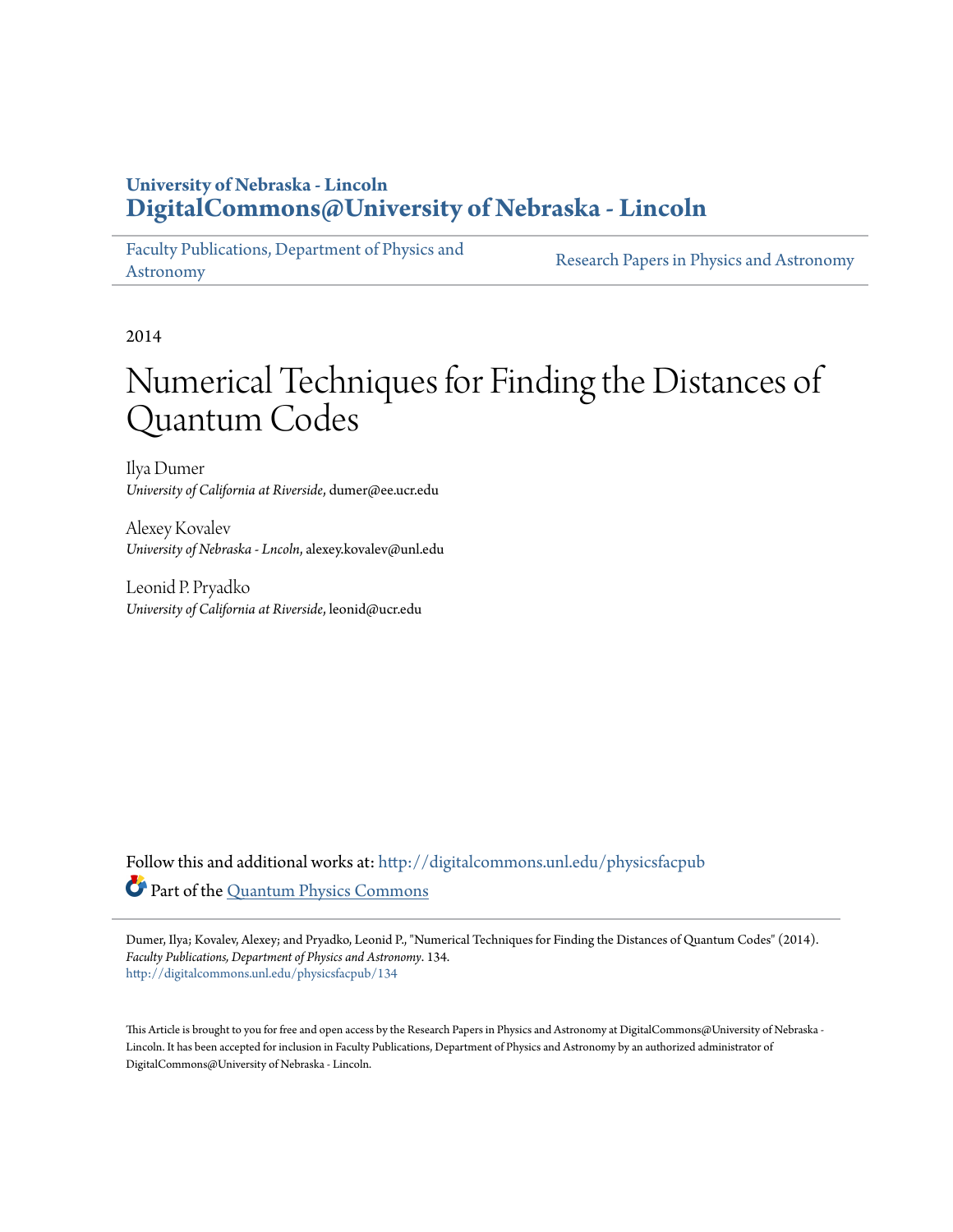# Numerical Techniques for Finding the Distances of Quantum Codes

Ilya Dumer∗, Alexey A. Kovalev†, and Leonid P. Pryadko‡

∗ Department of Electrical Engineering, University of California at Riverside, USA (e-mail: dumer@ee.ucr.edu) <sup>†</sup> Department of Physics, University of Nebraska at Lincoln, USA (e-mail: alexey.kovalev@unl.edu)

‡ Department of Physics & Astronomy, University of California at Riverside, USA (e-mail: leonid@ucr.edu)

*Abstract*—We survey the existing techniques for calculating code distances of classical codes and apply these techniques to generic quantum codes. For classical and quantum LDPC codes, we also present a new linked-cluster technique. It reduces complexity exponent of all existing deterministic techniques designed for codes with small relative distances (which include all known families of quantum LDPC codes), and also surpasses the probabilistic technique for sufficiently high code rates.

### I. INTRODUCTION

Quantum error correction (QEC) [1]–[3] is a critical part of quantum computing due to fragility of quantum states. To date, surface (toric) quantum codes [4], [5] and related topological color codes [6]–[8] have emerged as prime contenders [9], [10] in efficient quantum design due to two important advantages. Firstly, they only require simple local gates for quantum syndrome measurements, and secondly, they efficiently correct errors below a threshold of about 1% per gate. Unfortunately, the locality also limits [11] such codes to an asymptotically zero rate  $k/n$ . This would make a useful quantum computer prohibitively large. Therefore, there is much interest in designing of feasible quantum codes with no locality restrictions.

A more general class of codes is quantum low-densityparity-check (LDPC) codes [12], [13]. These codes assume no locality but only require that stabilizer generators (parity checks) have low weight. Unlike surface or color codes, quantum LDPC codes can have a finite rate  $k/n$ . Also, long LDPC codes have a nonzero error probability threshold, both in the standard setting when a syndrome is measured exactly, and in a fault-tolerant setting, when syndrome measurements include errors [14]. This non-zero error threshold is even more noteworthy given that known quantum LDPC codes have distances  $d$  scaling as a square root of  $n$  unlike linear scaling in the classical LDPC codes [15]–[18]. LDPC codes can have finite rate and linear distance [19] if weights of stabilizer generators scale as a square root of  $n$ . An important open problem is to find the bounds on distance  $d$  of quantum LDPC codes with limited-weight stabilizer generators.

This paper addresses numerical algorithms for finding distances of quantum and classical LDPC codes. To make a valid comparison, we first survey several existing classical algorithms that were used before for generic random codes meeting the Gilbert-Varshamov (GV) bound. Here we re-apply these techniques to find the distances of quantum codes. Then we turn to the new techniques that are specific for LDPC codes. Note that most error patterns for such codes form small clusters that affect disjoint sets of stabilizer generators [14]. While some errors can have huge weight, they can be always detected if the size of each cluster is below the code distance d. We then design an algorithm that verifies code distance by checking the error patterns that correspond to the connected error clusters. For any error weight  $w \ll n$ , such clusters form an exponentially small fraction of generic errors of the same weight. Therefore, we consider the worst-case scenario that holds for any LDPC code and can be applied in quantum setting. This cluster-based algorithm exponentially reduces the complexity of the known deterministic techniques for sufficiently small relative distance, which is the case for all known families of weight-limited quantum LDPC codes. The new algorithm also outperforms probabilistic techniques for high-rate codes with small relative distance.

## II. BACKGROUND

Let  $C[n, k]_q$  be a linear q-ary code of length n and dimension k in the vector space  $\mathbb{F}_q^n$  over the field  $\mathbb{F}_q$ . This code is uniquely specified by the parity check matrix  $H$ , namely  $C = \{ \mathbf{c} \in \mathbb{F}_q^n | H\mathbf{c} = 0 \}$ . Let d denote the Hamming distance of code C.

A quantum  $[[n, k]]$  (qubit) stabilizer code Q is a  $2^k$ dimensional subspace of the *n*-qubit Hilbert space  $\mathbb{H}_2^{\otimes n}$ , a common +1 eigenspace of all operators in an Abelian *stabilizer group*  $\mathscr{S} \subset \mathscr{P}_n$ ,  $-1 \notin \mathscr{S}$ , where the *n*-qubit Pauli group  $\mathscr{P}_n$  is generated by tensor products of the X and Z singlequbit Pauli operators. The stabilizer is typically specified in terms of its generators,  $\mathscr{S} = \langle S_1, \ldots, S_{n-k} \rangle$ ; measuring the generators  $S_i$  produces the *syndrome* vector. The weight of a Pauli operator is the number of qubits it affects. The distance  $d$  of a quantum code is the minimum weight of an operator U which commutes with all operators from the stabilizer  $\mathscr{S}$ , but is not a part of the stabilizer,  $U \notin \mathscr{S}$ .

A Pauli operator  $U \equiv i^m X^{\mathbf{v}} Z^{\mathbf{u}}$ , where  $\mathbf{v}, \mathbf{u} \in \{0, 1\}^{\otimes n}$ and  $X^{\mathbf{v}} = X_1^{v_1} X_2^{v_2} \dots X_n^{v_n}$ ,  $Z^{\mathbf{u}} = Z_1^{u_1} Z_2^{u_2} \dots Z_n^{u_n}$ , can be mapped, up to a phase, to a quaternary vector,  $\mathbf{e} \equiv \mathbf{u} + \omega \mathbf{v}$ , where  $\omega^2 \equiv \overline{\omega} \equiv \omega + 1$ . A product of two quantum operators corresponds to a sum (mod 2) of the corresponding vectors. Two Pauli operators commute if and only if the *trace inner product*  $\mathbf{e}_1 * \mathbf{e}_2 \equiv \mathbf{e}_1 \cdot \overline{\mathbf{e}}_2 + \overline{\mathbf{e}}_1 \cdot \mathbf{e}_2$  of the corresponding vectors is zero, where  $\overline{e} \equiv u + \overline{\omega}v$ . With this map, generators of a stabilizer group are mapped to the rows of a parity check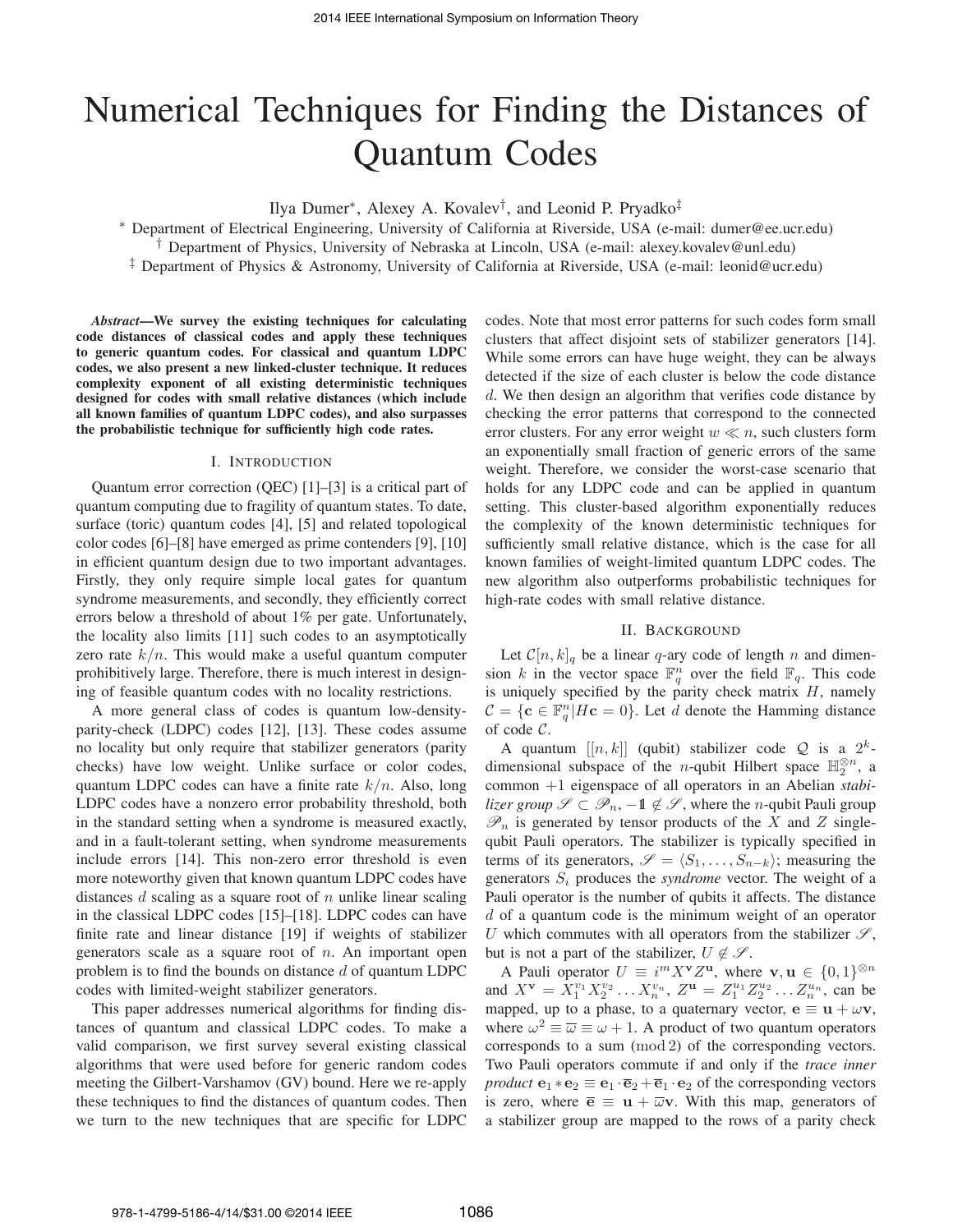matrix H of an *additive* code over  $\mathbb{F}_4$ , with the condition that any two rows yield a nil trace inner product [20]. The vectors generated by rows of  $H$  correspond to stabilizer generators that act trivially on the code; these vectors form the *degeneracy group* and are omitted from the distance calculation.

An LDPC code, quantum or classical, is a code with a sparse parity check matrix. For a *regular*  $(j, \ell)$  LDPC code, every column and every row of H have weights j and  $\ell$  respectively, while for a  $(j, \ell)$ -limited LDPC code these weights are limited from above by  $j$  and  $\ell$ . A huge advantage of classical LDPC codes is that they can be decoded in linear time using belief propagation (BP) and the related iterative methods [21], [22]. Unfortunately, this is not necessarily the case for quantum LDPC codes, which have many short loops of length 4 in their Tanner graphs. In turn, these loops cause a drastic deterioration in the convergence of the BP algorithm [23]. This problem can be circumvented with specially designed quantum codes [18], [24], but a general solution is not known. One alternative that has polynomial complexity in  $n$  and approaches linear complexity for very low error rates is the cluster-based decoding of [14].

#### III. GENERIC TECHNIQUES FOR DISTANCE CALCULATION

The problem of verifying the distance of a linear code (finding a minimum-weight codeword) is related to the decoding problem: find an error of minimum weight that gives the same syndrome as the received codeword. The number of required operations N usually scales as an exponent  $N \propto q^{Fn}$  in blocklength  $n$ , and we characterize the complexity by the exponent  $F = \overline{\lim} (\log_q N)/n$  as  $n \to \infty$ . For example, for a linear  $q$ -ary code with  $k$  information qubits, inspection of all  $q^k$  distinct codewords has (time) complexity exponent  $F = R$ , where  $R = k/n$  is the code rate. Given substantially large memory, one can instead consider the syndrome table that stores the list of all  $q^{n-k}$  syndromes and coset leaders. This setting gives (space) complexity  $F = 1 - R$ .

### *A. Sliding window (SW) technique*

This technique has been proposed in Ref. [25] for correction of binary errors and generalized in Ref. [26] for softdecision decoding (where more reliable positions have higher error costs). A related technique has also been considered in Refs. [27], [28]. The following proposition addresses this technique for quantum codes. Let  $H_q(x) = x \log_q(q-1)$  –  $x \log_q x - (1-x) \log_q(1-x)$  be the q-ary entropy function. Below we consider both generic stabilizer codes and those that meet the quantum GV bound

$$
R = 1 - 2H_4(\delta) \tag{1}
$$

Proposition 1. *Code distance* δn *of a random quantum stabilizer code* [[n, Rn]] *can be found with complexity exponent*

$$
F_{Aq} = (1+R)H_4(\delta)
$$
 (2)

*For random stabilizer codes that meet the GV bound (1),*

$$
F_{Aq}^{*} = (1 - R^2)/2 \tag{3}
$$

*Proof.* SW technique uses only  $k+o(n)$  consecutive positions to recover a codeword of a q-ary linear  $[n, k]$  code. For example, any k consecutive positions suffice in a cyclic code. It is also easy to verify that in most (random)  $k \times n$  generator matrices G any  $s = k + 2 \lfloor \log_q n \rfloor$  consecutive columns form a submatrix  $G_s$  of a maximum rank k. Thus, in most random  $[n, k]$  codes, a codeword can be recovered by encoding its s (error free) consecutive bits. To find a codeword  $c$  of any given weight w, we choose a sliding window  $I(i, s)$  of length s that begins in position  $i = 0, \ldots, n-1$ . Note that a sliding window can change its weight only by one when it moves from any position i to  $i+1$ ; thus at least one of the n windows will have the average Hamming weight  $v \equiv |ds/n|$ . Our algorithm takes all possible positions i and weights  $w = 1, 2, \ldots$  We assume that the current window  $I(i, s)$  is corrupted in v positions and encode all

$$
L = (q-1)^{v} \binom{s}{v} \tag{4}
$$

vectors of length  $s$  and weight  $v$ . Procedure stops for some  $w$ once we find an encoded codeword  $c$  of weight  $w$ . Finally, such vector  $c$  is tested on linear dependence with the rows of the parity check matrix  $H$ . This gives the overall SW-complexity of order  $Ln^2$  with complexity exponent  $F_A = RH_q(\delta)$ .

To apply SW procedure to a (degenerate) quantum code, note that an  $[[n, k]]$  stabilizer code is related to some additive quaternary code that is defined in a space of  $4^n$  vectors and has only  $2^{n-k} = 4^{r/2}$  distinct syndromes, where  $r \equiv n-k$  is the redundancy of the quantum code. Thus, the effective rate  $is<sup>1</sup>$  $R' = (n-r/2)/n = (1+R)/2$ , which gives binary complexity exponent (2). Finally, estimate (3) follows from (1). exponent (2). Finally, estimate (3) follows from (1).

Note that classical codes that meet the GV bound  $R =$  $1 - H_q(\delta)$  have complexity exponent  $F_A^* = R(1 - R)$  that achieves its maximum  $1/4$  at  $R = 1/2$ . By contrast, quantum codes achieve maximum complexity  $F_{Aq}^*(R)$  at the rate  $R=0$ . Note also that quantum codes of low rate  $R$  and small relative distance  $\delta$  have complexity exponent logarithmic in  $\delta$ .

# *B. Random window (RW) technique [30]–[32]*

Proposition 2. *Code distance* δn *of a random quantum stabilizer code* [[n, Rn]] *can be found with complexity exponent*

$$
F_{Bq} = H_2(\delta) - \left(\frac{1-R}{2}\right) H_2\left(\frac{2\delta}{1-R}\right) \tag{5}
$$

*Proof.* Given a random q-ary linear  $[n, k]$  code, we randomly choose  $s = k + \tau$  positions, where  $\tau = o(k)$  is some small positive number, e.g.,  $\tau \sim \log_2 k$ . We wish to find an s-set of weight  $t = 1$  in some unknown codeword of weight w. Let  $M(n, s, w)$  denote the number of random trials needed to find such a set with a high probability  $1-e^{-n}$ . Also, let  $T(n, s, w)$ be the minimum number of  $(n-s)$ -sets needed to necessarily cover any (unknown)  $w$ -set. It is easy to check [33] that

$$
\binom{n}{w} / \binom{n-s}{w} \le T(n, s, w) \le \binom{n}{w} / \binom{n-s}{w} (1 + \ln \binom{n-s}{w}) \tag{6}
$$

and that  $M(n, s, w) \leq T(n, s, w)n \ln n$ . Below  $w = 1, 2, \ldots$ .

<sup>1</sup>This construction is analogous to pseudogenerators introduced in Ref. [29].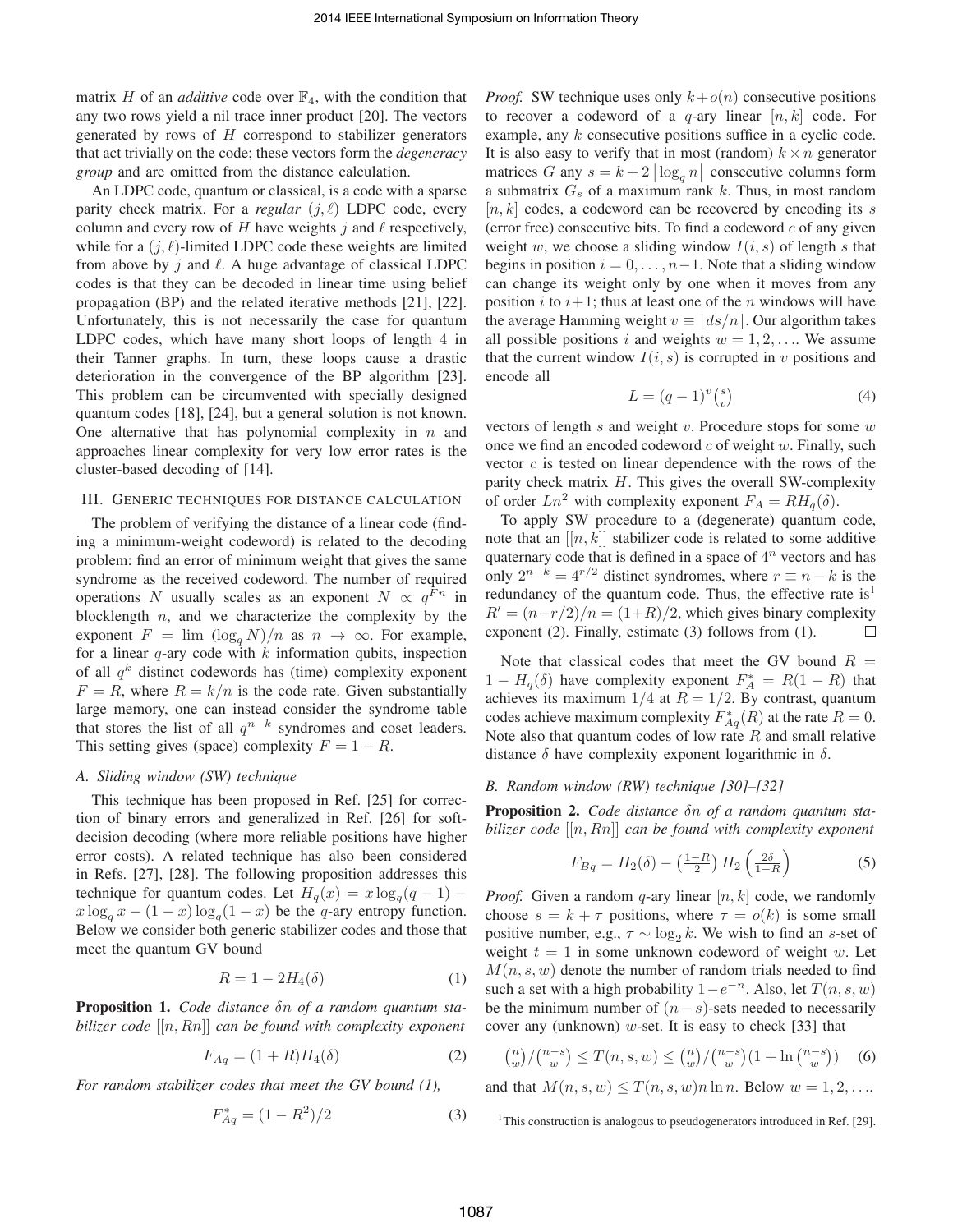

Fig. 1. Comparison of the binary complexity exponents for the four classical decoding techniques applied to quantum codes at the quantum GV bound, see Sec. III. Note that for high-rate codes,  $R \rightarrow 1$ , the curves for the sliding window and the random window techniques have logarithmically-divergent slopes, while the slopes for the two other techniques remain finite. In this limit of  $R \rightarrow 1$  the punctured bipartition technique gives the best performance.

RW-algorithm performs  $nT(n, s, w)$  trials of choosing s random positions. Each trial gives a random  $k \times s$  submatrix  $G<sub>s</sub>$  of a (random) generator matrix G. It is easy to verify that  $G_s$  has full rank k with a high probability  $1-q^{-\tau}$  (also, most matrices G have *all possible* submatrices  $G_k$  of rank  $k - n^{1/2}$ or more). Thus, a typical  $s$ -set has a subset of  $k$  information bits. If the current s-set includes such a subset, we consider s vectors  $(0...010...0)$  of weight  $t = 1$  and re-encode them into the codewords of length  $n$ . Otherwise, we discard the s-set and proceed further. Algorithm stops once we obtain a codeword of weight w. The overall complexity has the order of  $n^4T(n, s, w)$  with the binary complexity exponent

$$
F_B = H_2(\delta) - (1 - R)H_2(\delta/(1 - R)).
$$

For stabilizer codes, we obtain (5) using their effective rate  $R' = (1 + R)/2.$ 

Quantum codes with small distances  $w \leq (n - k)^{1/2}$  and  $s \sim nR'$  meet an exponentially tight bound

$$
\log_2 T(n, s, w) \sim \log_2 \left(\frac{n}{n-s}\right)^w \sim w - w \log_2(1 - R)
$$

Exponent (5) can be further specified if codes meet the quantum GV bound (1). The corresponding exponent  $F_{Bq}^*$ reaches its maximum  $F_{\text{max}} \approx 0.22$  at  $R = 0$  [Fig. 1]. By contrast, binary linear codes give exponent  $F_B^* = (1 - R) [1 H_2$  ( $\delta/(1 - R)$ ) that achieves its maximum 0.12 at  $R \approx 1/2$ .

# *C. Bipartition match (BM) technique [34]*

Proposition 3. *Code distance* δn *of any quantum stabilizer code* [[n, Rn]] *can be found with complexity exponent*

$$
F_{Cq} = H_4(\delta). \tag{7}
$$

*For random stabilizer codes that meet the GV bound (1),*

$$
F_{Cq}^* = (1 - R)/2.
$$
 (8)

*Proof.* We use a sliding ("left") window of length  $s_l = |n/2|$ starting in any position  $i$ . For any unknown vector of weight  $w$ , at least one position i produces a window of the average weight (down to the closest integer)  $v_l = |w/2|$ . The remaining (right) window of length  $s_r = \lfloor n/2 \rfloor$  will have the weight  $v_r = \lfloor w/2 \rfloor$ . We calculate the syndromes of all vectors  $e_l$ and  $e_r$  of weights  $v_l$  and  $v_r$  on the left and right windows, respectively, and try to find two vectors  $\{e_l, e_r\}$  that give identical syndromes, and therefore form a codeword. Clearly, each set  $\{e_i\}$  and  $\{e_r\}$  have size of order  $L = (q-1)^{w/2} {n/2 \choose w/2}.$ Finding two elements  $e_l$ ,  $e_r$  with equal syndromes requires complexity of order  $L \log_2 L$ , by sorting the elements of the combined set. Thus, finding a code vector of weight  $w = \delta n$ in any classical code requires complexity of order  $q^{F_{C}n}$ , where  $F_C = H_q(\delta)/2$ . For binary codes on the GV bound,  $F_C^* = (1 - R)/2$ . The arguments of the previous propositions then give exponents (7) and (8) for stabilizer codes.

Note that BM-technique works for any linear code, unlike two previous techniques provably valid for random codes. It is also the only technique that can be transferred to quantum codes without any performance loss. Note also that  $F_{Cq}^*$  is always below the SW exponent  $F_{Aq}^*$ , and is below the RW exponent  $F_{Bq}^*$  for very high rates. This is due to the fact that  $F_{Bq}^* \approx 1 - R$  for  $R \to 1$ , and is twice the value of  $F_{Cq}^*$ .

# *D. Punctured bipartition technique [35]*

Proposition 4. *Code distance* δn *of a random quantum stabilizer code* [[n, Rn]] *can be found with complexity exponent*

$$
F_{Dq} = \frac{2(1+R)}{3+R} H_4(\delta)
$$
\n(9)

*For random stabilizer codes that meet the GV bound (1),*

$$
F_{Dq}^* = (1 - R^2)/(3 + R)
$$
 (10)

*Proof.* We now combine the SW and BM techniques and consider a sliding window of length  $s = \lfloor 2nR/(1 + R) \rfloor$  that exceeds k by a factor of  $2/(1 + R)$ . It is easy to verify that most random  $[n, k]$  codes include at least one information  $k$ set on any sliding s-window  $I(i, s)$ . Thus, any such window forms a punctured linear  $[s, k]$  code with a smaller redundancy  $s - k$ . Also, any codeword of weight w has the average weight  $v = |ws/n|$  in one or more sliding windows. For simplicity, let  $s$  and  $v$  be even. We then use bipartition on each s-window and consider all vectors  $e_l$  and  $e_r$  of weight  $v/2$  on each half of length s/2. The corresponding sets  $\{e_l\}$ and  $\{e_r\}$  have size  $L_s = (q-1)^{v/2} \binom{s/2}{v/2}$ . We then seek all matching pairs  $\{e_l, e_r\}$  that have the same syndrome h. Each such pair  $\{e_l, e_r\}$  represents some code vector of the punctured  $[s, k]$  code and is re-encoded to the full length n. For each  $w = 1, 2, \ldots$ , we stop the procedure once we find a re-encoded vector of weight w. Thus, we use  $[s, k]$  punctured codes and lower BM-complexity to the order  $L_s$ .

However, it can be verified that some (short) syndrome  $h$  of size  $s-k$  can appear in many vectors  $e_l$  and  $e_r$  of length  $s/2$ , unlike the original BM-case. It turns out [35] that our choice of parameter s limits the number of such combinations  $e_l, e_r$ to the above order  $L_s$ . Thus, we have to encode *all*  $L_s$  *code*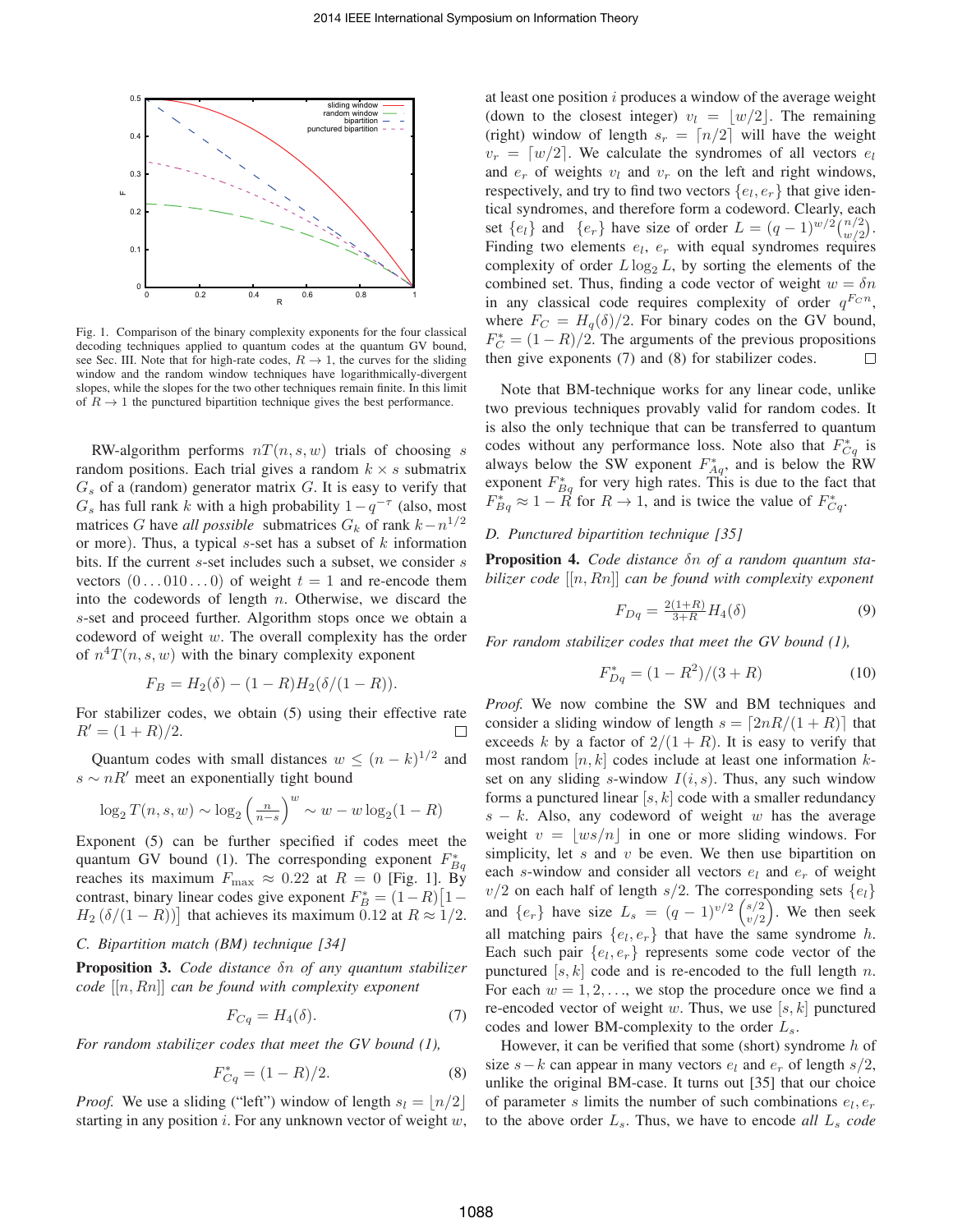*vectors* of weight v in a random  $[s, k]$  code. The end result is a smaller complexity of order  $L_s = q^{F_D n}$ , where

$$
F_D = H_q(\delta)R/(1+R).
$$

Transition from classical codes to quantum codes does not affect BM-complexity. However, our sliding algorithm again depends on the effective quantum code rate  $R' = (1 + R)/2$ . This changes exponent  $F_D$  for classical codes to exponent (9) for stabilizer codes. Quantum GV bound (1) gives (10).  $\Box$ 

For random codes of high rate  $R \to 1$  that meet the GV bound, this technique gives the lowest known exponents  $F_{Dq}^*$ (for stabilizer codes) and  $F_D^* = R(1 - R)/(1 + R)$  (for binary codes). However, it cannot be provably applied to any linear code, unlike a simpler bipartition technique. Finally, the above propositions can be applied to a narrower class of the Calderbank-Shor-Steane (CSS) codes. Here a parity check matrix is a direct sum  $H = G_x \oplus \omega G_z$ , and the commutativity condition simplifies to  $G_x G_z^T = 0$ . A CSS code with rank  $G_x = \text{rank } G_z = (n - k)/2$  has the same effective rate  $R' = (1 + R)/2$  since both codes include  $k' = n - (n - k)/2 = (n + k)/2$  information bits. It is readily verified that CSS codes have binary complexity exponents  $F(R, \delta)$  given by expressions similar to Eqs. (2), (5), (7), (9), where one must substitute  $H_4(x)$  with  $H_2(x)/2$ .

#### IV. LINKED-CLUSTER TECHNIQUE

Let  $\Psi(s, \ell)$  be an ensemble of *regular*  $(s, \ell)$  LDPC codes, in which every column and every row of matrix  $H$  has weight s and  $\ell$  respectively. The following technique is designed as an alternative to the BP technique used in [36] to find code distance. First, note that with quantum codes, BP can yield decoding failures [23], while our setting requires error-free guarantee. The second, more important, reason is that we consider very specific, self-orthogonal LDPC codes that can be used in quantum setting. These self-orthogonal codes represent very atypical elements of  $\Psi(s, \ell)$  and can have drastically different parameters. In particular, the existing constructions of such codes have low distance d, where  $\log d \sim (\log n)/2$ , whereas a typical  $(s, \ell)$ -code has a linearly growing distance. Thus, we consider the worst-case scenario in  $\Psi(s, \ell)$ , which can be provably applied to any code.

For an  $(s, \ell)$ -code, we represent all (qu) bits as nodes of a graph  $G$  with vertex set  $V(G)$  and connect two nodes iff there is a parity check that includes both positions. A codeword **c** is defined by its support  $\mathcal{E} \subseteq V(\mathcal{G})$  and induces the subgraph  $\mathcal{G}(\mathcal{E})$  that forms one or more *clusters* and has no edges outside of  $\mathcal{G}(\mathcal{E})$ . Generally, we will make no distinction between the set  $\mathcal E$  and the corresponding subgraph. Note that disconnected clusters affect disjoint sets of the parity checks. This implies

Lemma 1 (Lemma 1 from Ref. [14]). *A minimum-weight code word of a* q*-ary linear code forms a linked cluster on* G*.*

*Proof.* Let a minimum-weight support  $\mathcal E$  include disconnected parts, say  $\mathcal{E}_1$  and  $\mathcal{E}_2$ . These parts satisfy different parity checks. Then vectors generated by  $\mathcal{E}_1$  and  $\mathcal{E}_2$  belong to our code and have smaller weights. Contradiction. have smaller weights. Contradiction.

*Linked-cluster algorithm.* The following breadth-first algorithm inspects all fully-linked clusters of a given weight  $w = \delta n$ . Let us assume that  $j = 0, 1, \ldots, n - 1$  is the starting position in the support  $\mathcal E$  of an unknown codeword of weight  $w$ . Position  $j$  belongs to some  $s$  parity checks which form the list  $\eta = \{h_1, \ldots, h_s\}$ . To satisfy the parity-check  $h_1$ , we arbitrarily select some (odd) number  $v_1$  of the remaining  $\ell-1$  parity-check positions of  $h_1$ . These  $v_1$  positions are now included in the current support  $\mathcal{E}$ . Any time a new position is selected, we also append the list  $\eta$  with the new parity checks which include this position. We then proceed with the subsequent parity-checks  $h_2, h_3, \ldots$  as follows. Let a check  $h_i$  overlap with some of the parity checks  $h_1, \ldots, h_{i-1}$  in  $a_i \leq \ell - 1$  positions, and let  $b_i$  be the number of 1s selected in these  $a_i$  positions. Then  $h_i$  can use only the remaining  $\ell - a_i$  positions to pick up some  $v_i \equiv b_i \pmod{2}$  positions. If  $b_i$  is odd, the algorithm adds some  $v_i \in \{1, 3, ...\}$  positions from  $h_i$ , but (temporarily) skips this check if  $b_i$  is even. This parity check  $h_i$  can be re-processed in some later step p as a parity check  $h_p$  if the corresponding number  $b_p$  is odd. The process is stopped once we add  $v = w - 1$  positions. The result is a binary codeword with support  $\mathcal E$  if all processed odd-type checks are satisfied and all unprocessed checks have even overlap with  $\mathcal E$ . At this point, adding some  $v_i = 2, 4, ...$ symbols in any even-type check can only increase the weight of a codeword. For a  $q$ -ary code, we perform summation over  $v_i = 1, 2, \ldots$ , and need to check the rank of a matrix formed by the corresponding  $w$  columns of the check matrix. For a quantum stabilizer code, we also need to verify that any obtained codeword is linearly independent from rows of H.

At step *i*, there are  $\binom{\ell - a_i}{v_i}$  ways to select  $v_i$  positions. Thus, the total number of choices  $N_v$  to select v positions is

$$
N_v \leq \sum_{m \geq 1} \sum_{v_i \in \{1, 3, \dots\}} \delta_{v, v_1 + \dots + v_m} \prod_{i=1}^m {\ell - a_i \choose v_i}
$$

which in turn is bounded by

$$
S_{v}(\ell) \equiv \sum_{m \ge 1} \sum_{v_i \in \{1, 3, \dots\}} \delta_{v, v_1 + \dots + v_m} \prod_{i=1}^m {\ell - 1 \choose v_i}
$$

Here  $\delta_{a,b}$  is the Kronecker symbol, and m is the number of terms in the decomposition  $v = v_1 + \ldots + v_m$ .

To estimate  $S_v(\ell)$ , introduce the generating function  $g_{\ell}(z) = \sum_{v} S_{v}(\ell) z^{v}$ . Easy summation gives for  $q = 2$ :

$$
g_{\ell}(z) = (1 - f_{\ell}(z))^{-1}, \quad f_{\ell}(z) \equiv \frac{(1+z)^{\ell-1} - (1-z)^{\ell-1}}{2}
$$
 (11)

Finally, we use the contour integration of  $g_{\ell}(z)$  to find the coefficients  $S_v(\ell)$ . Let  $\gamma = \sinh^{-1}(1) \approx 1.135$  in the case of a binary code, and  $\gamma = 1/\ln 2 \approx 1.443$  in the case of a q-ary code. We have:

**Proposition 5.** A codeword of weight  $\delta n$  in a  $(s, \ell)$ -code can *be found with complexity exponent*  $F_{\text{LC}} = \delta \log_2(\gamma_\ell(\ell-1)),$ *where*  $\gamma_{\ell} \in (1, \gamma)$  *grows monotonically with*  $\ell$ .

More precise estimates of  $S_v(\ell)$  also give specific numbers  $\gamma_{\ell}$ , which can be important for small values of  $\ell$ . Finally